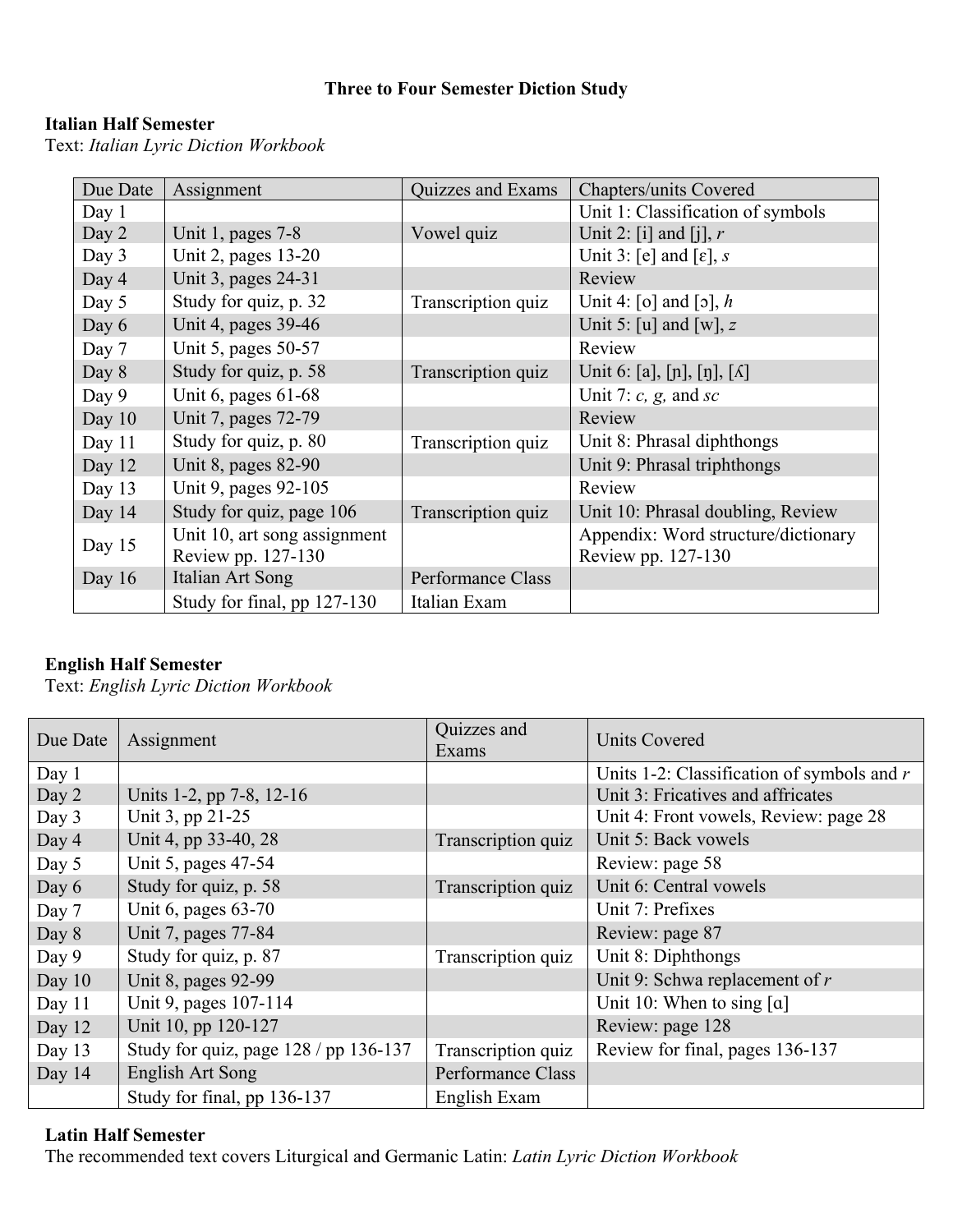# **German Full Semester**

Text: *German Lyric Diction Workbook* 

| Due Date | Assignment                         | Quizzes and Exams              | <b>Units Covered</b>                                     |
|----------|------------------------------------|--------------------------------|----------------------------------------------------------|
| Day 1    |                                    |                                | Unit 1: Articulatory Phonetics                           |
| Day 2    | Unit 1: pages 7-8, 44              | Consonant voicing quiz         | Unit 2: $[r]$ and $[k]$                                  |
| Day 3    | Unit 2: pages 12-19, 20            | Vowel quiz                     | Unit 3: $[c]$ and $[\chi]$                               |
| Day 4    | Unit 3: pages 24-31, 56            | Points of articulation quiz    | Review, page 32                                          |
| Day 5    | Study for quiz, page 32            | Units 2 and 3 quiz             | Unit 4: [iː], [i], [h], and [?]                          |
| Day 6    | Unit 4: pages 36-43, 68            | Manner of articulation<br>quiz | Unit 5: [e:], [e], [ə], [v] and [f]                      |
| Day 7    | Unit 5: pages 48-55                |                                | Unit 6: [uː], [ʊ], [ʃ], [s], Eszett                      |
| Day 8    | Unit 6: pages 60-67                |                                | Unit 7: [o:], [o], [z] and [ts]                          |
| Day 9    | Unit 7: pages 72-79                |                                | Review, page 80                                          |
| Day 10   | Study for quiz, page 80            | Units 4-7 quiz                 | Unit 8: [y:], [Y], [j], final -ie and $-ik$ , page<br>92 |
| Day 11   | Unit 8: pages 84-91, 92            |                                | Unit 9: [ø:], [œ], [ŋ] and [k], page 104                 |
| Day 12   | Unit 9: pages 96-103, 104          | Singing quiz                   | Unit 10: [a:], [a], [ɛ] and th, page 116                 |
| Day 13   | Unit 10: pages 108-115, 116        | Exception words quiz           | Unit 11: Diphthongs [ao], [ae], and [oø]                 |
| Day 14   | Unit 11: pages 120-127             |                                | Review, page 128                                         |
| Day 15   | Study for quiz, page 128           | Units 8-11 quiz                | Review for Midterm                                       |
| Day 16   | Study for midterm                  | Midterm                        |                                                          |
| Day 17   |                                    |                                | Unit 12: Multiple elements                               |
| Day 18   | Unit 12: pages 131-138             |                                | Unit 13: Open vowel prefixes                             |
| Day 19   | Unit 13: pages 141-148             |                                | Unit 14: Closed vowel prefixes                           |
| Day 20   | Unit 14: pages 151-158             |                                | Unit 15: Suffixes                                        |
| Day 21   | Unit 15: pages 161-168             |                                | Review, page 169                                         |
| Day 22   | Study for quiz, page 169           | Units 12-15 quiz               | Unit 16: Inflectional endings                            |
| Day 23   | Unit 16: pages 173-180             |                                | Unit 17: Truncated words                                 |
| Day 24   | Unit 17: pages 183-190             |                                | Unit 18: Compound words                                  |
| Day 25   | Unit 18: pages 193-199             |                                | Review, page 200                                         |
| Day 26   | Study for quiz, page 200           | Units 16-18 quiz               | Unit 19: Transcription within the phrase                 |
| Day 27   | Unit 19: pages 204-210             |                                | Unit 20: German art song literature                      |
| Day 28   | Unit 20: pages 213-230             |                                | Review, pages 225-230                                    |
| Day 29   | German art song                    | Performance Class              |                                                          |
| Day 30   | Study for final: pages 225-<br>230 | German Final                   |                                                          |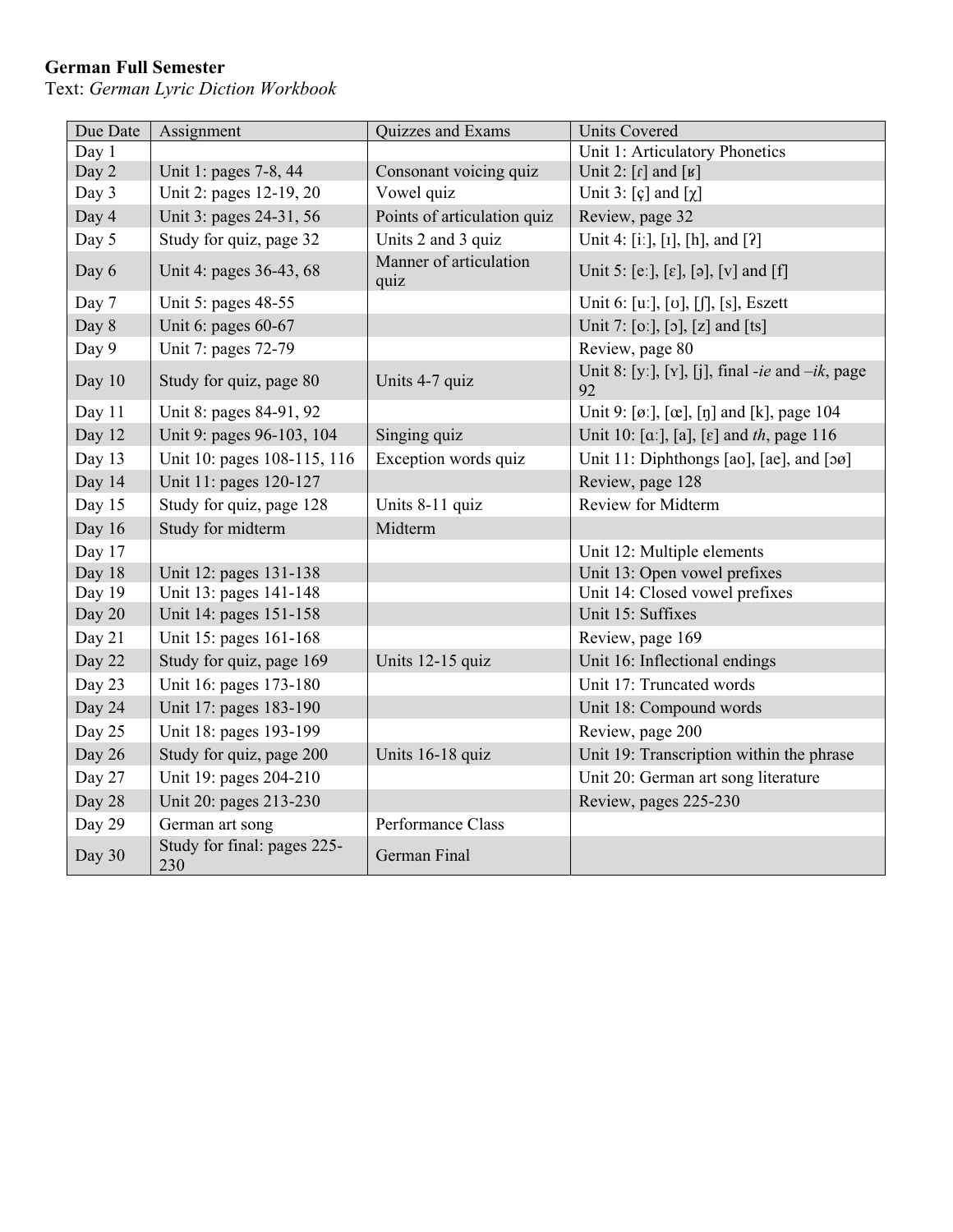# **French Full Semester**

Text: *French Lyric Diction Workbook* 

| Due Date | Assignment                                     | Quizzes and Exams  | Chapters/units Covered                            |
|----------|------------------------------------------------|--------------------|---------------------------------------------------|
| Day 1    |                                                |                    | Introduction to the IPA, Unit 1                   |
| Day 2    | Unit 1: pages $7-14$                           | Vowel quiz         | Unit 2: closed front [i] and [j]                  |
| Day 3    | Unit 2, [i] and [j]: pages 18-26               | Singing quiz, p 14 | Unit 3: closed front [e]                          |
| Day 4    | Unit 3, [e]: pages 30-38                       |                    | Unit 4: open front $[\epsilon]$                   |
| Day 5    | Unit 4, [ $\epsilon$ ]: pages 42-50            |                    | Unit 5: bright [a]                                |
| Day 6    | Unit 5, [a]: pages 54-61                       |                    | Review: Units 1-5                                 |
| Day 7    | Study for quiz: page 62                        | Quiz               | Unit 6: dark [a]                                  |
| Day 8    | Unit 6, [a]: pages 66-74                       |                    | Unit 7: open back [0]                             |
| Day 9    | Unit 7, [o]: pages 78-86                       |                    | Unit 8: closed back [0]                           |
| Day 10   | Unit 8, [o]: pages 90-98                       |                    | Unit 9: closed [u]/Review: units 2-9              |
| Day 11   | Unit 9, [u]: pages 102-115, 116                | Transcription quiz | Unit 10: closed [y]                               |
| Day 12   | Unit 10, [y]: pages 120-126                    |                    | Unit 11: closed mixed $\lceil \varnothing \rceil$ |
| Day 13   | Unit 11, [ø]: pages 130-138                    |                    | Unit 12: open mixed $[\alpha]$                    |
| Day 14   | Unit 12, [œ]: pages 142-149                    |                    | Review: Units 2-12                                |
| Day 15   | Study for Midterm: page 150                    | Midterm            |                                                   |
| Day 16   |                                                |                    | Unit 13: Schwa [ə]                                |
| Day 17   | Unit 13, [a]: pages 154-162                    |                    | Unit 14: Dark nasal [ã]                           |
| Day 18   | Unit 14, [ $\tilde{a}$ ]: pages 166-174        |                    | Unit 15: Closed back nasal [õ]                    |
| Day 19   | Unit 15, [õ]: pages 178-184                    |                    | Unit 16: Open front nasal [ $\tilde{\epsilon}$ ]  |
| Day 20   | Unit 16, [ $\tilde{\epsilon}$ ]: pages 188-196 |                    | Unit 17: Open mixed nasal [œ̃]                    |
| Day 21   | Unit 17, [ce]: pages 200-207                   |                    | Review: Units 13-17                               |
| Day 22   | Study for quiz: page 208                       | Transcription quiz | Unit 18: Semivowels                               |
| Day 23   | Unit 18, [j][w][q]: pp 212-220                 |                    | Unit 19-20: Consonants/Liaison                    |
| Day 24   | Units 19-20: pages 225-248                     |                    | Unit 21: Forbidden Liaison                        |
| Day 25   | Unit 21, Liaison: pages 251-264                |                    | Transcription within the phrase                   |
| Day 26   | Unit 21, continued                             |                    | Review for final                                  |
| Day 27   | Review: pages 265-267                          |                    | Review continued                                  |
| Day 28   | Review continued                               |                    | Review continued                                  |
| Day 29   | French Art Song                                |                    | <b>Performance Class</b>                          |
| Day 30   | Study for final: pages 265-267                 | French Exam        |                                                   |